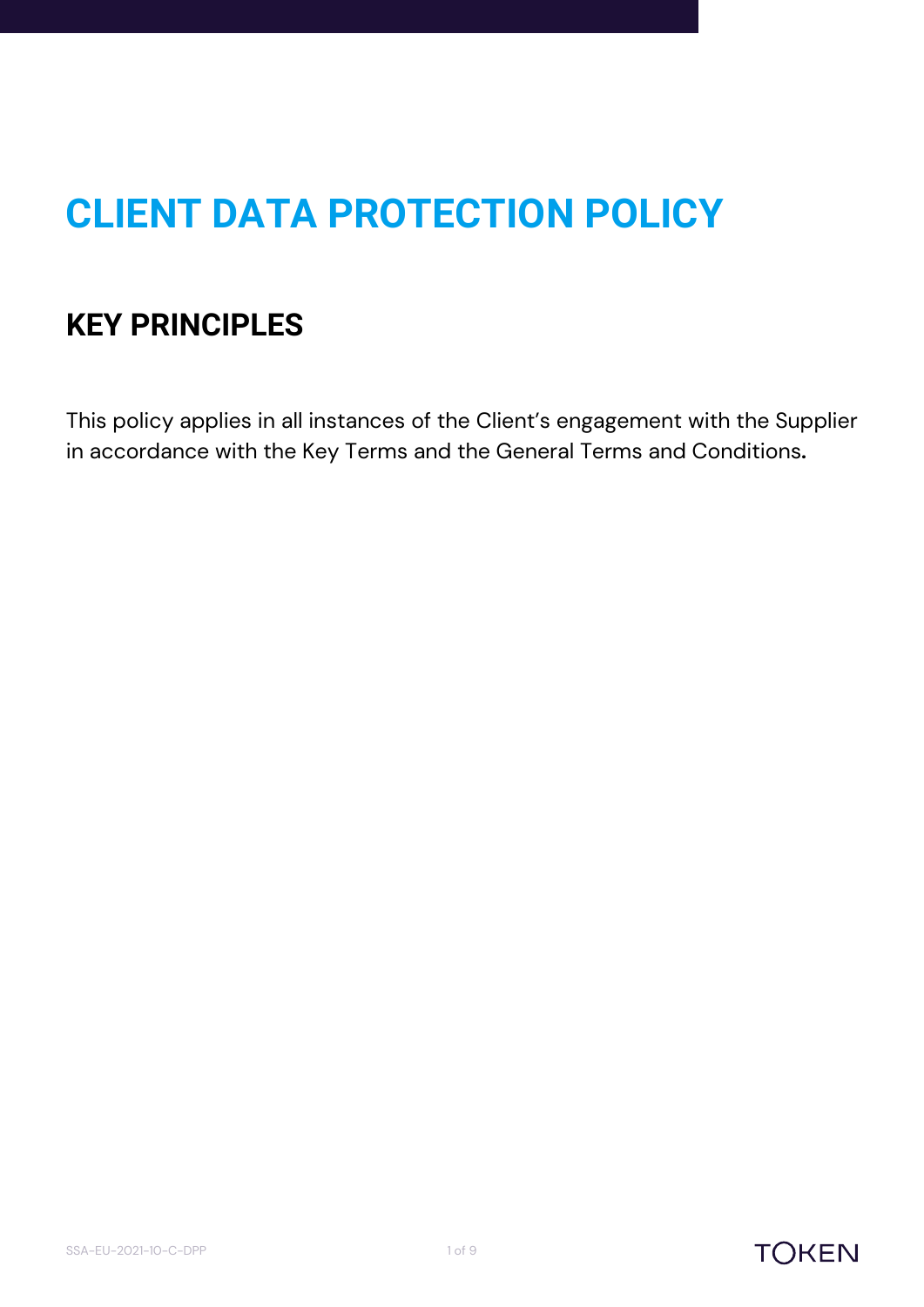#### **1. DEFINITIONS**

 $1.1$ For the purposes of this Client Data Protection Policy, the following words and phrases will bear the following meanings:

"**Agreement**" means the agreement (including both the Key Terms and General Terms and Conditions), together with any schedules, annexes, policies, guidelines and procedures (as set out in the Key Terms and GTC) and amendments agreed in writing and executed by both parties from time to time. In the event of any conflict between the documents that comprise the Agreement, unless there is specifically a statement to the contrary in the General Terms and Conditions, the Key Terms shall prevail over the General Terms and Conditions which shall prevail over any schedules, annexes, policies guidelines and procedures. Any amendments agreed in writing and duly executed by the Parties shall expressly state which paragraphs and clauses in which document they vary;

"**Controller**", "**Data Subject**", "**Personal Data**", "**Personal Data Breach**", "**Process**", "**Processed**", "**Processing**", and "**Processor**" as set out in the Data Protection Legislation;

"**Data Protection Guidance**" means legally binding guidelines, recommendations, best practice, opinions, directions, decisions, codes of practice and codes of conduct issued, adopted or approved by the European Commission, the Article 29 Working Party, the European Data Protection Board, the UK's Information Commissioner's Office and/or any other supervisory authority or data protection authority from time to time in relation to the subject matter of the Data Protection Legislation;

"**Data Protection Legislation**" means the UK Data Protection Legislation and any applicable European Union legislation relating to personal data and all other legislation and regulatory requirements in force from time to time which apply to a party relating to the use of personal data (including, without limitation, the privacy of electronic communications); and the guidance and codes of practice issued by the relevant data protection or supervisory authority and applicable to a Party;

"**Data Subject Request**" means a request by, or on behalf of, a Data Subject to exercise a Data Subject right under the Data Protection Legislation, including a data subject access request;

"**Personnel**" means the staff of the Supplier and the staff of any Subprocessors;

"**Subprocessor**" means a subcontractor appointed by the Supplier, which processes Personal Data;

"**Time and Materials Basis**" means a time and materials basis provided that such costs are reasonable;

"**UK Data Protection Legislation**" means all applicable data protection and privacy legislation in force from time to time in the UK including the General Data Protection Regulation ((EU) 2016/679) ("**GDPR**"), the Data Protection Act 2018, the Privacy and Electronic Communications Directive 2002/58/EC (as updated by Directive 2009/136/EC) and the Privacy and Electronic Communications Regulations 2003 (SI 2003/2426) as amended.

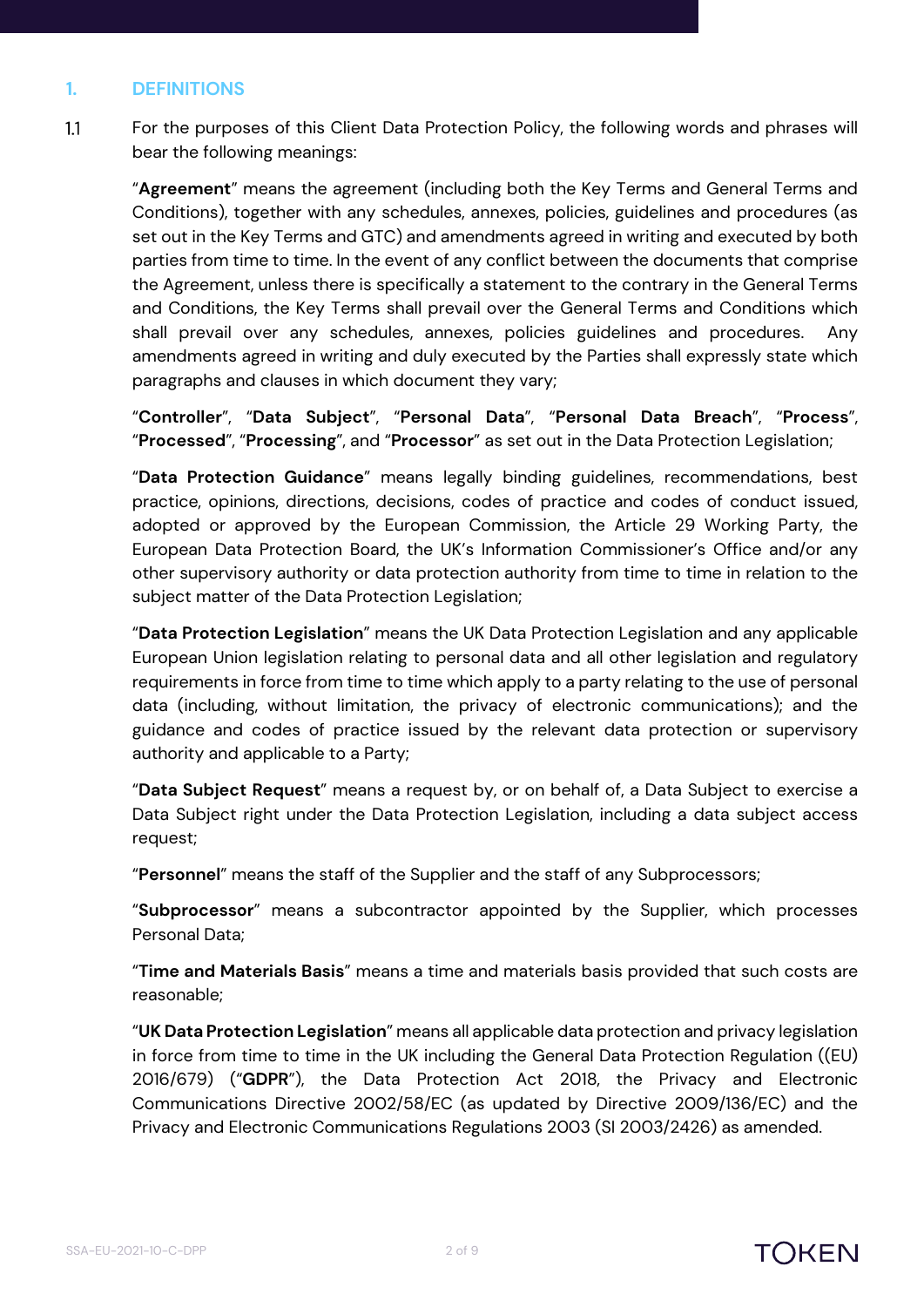$1.2$ Capitalised terms which are not defined above shall have the meanings set out elsewhere in the Agreement.

#### **2. CONTROLLER AND PROCESSOR**

 $2.1$ The Parties agree that for the purposes of processing Personal Data in connection with the Agreement, the Client is the Data Controller and the Supplier is the Data Processor of such Personal Data.

#### **3. WRITTEN INSTRUCTIONS**

- $3.1$ The Supplier will only process the Personal Data in accordance with the Client's written instructions and for the purposes of performing the Services. The Parties agree that the Agreement represents the written instructions of the Client.
- $3.2$ The Supplier shall immediately inform the Client if, in its opinion, an instruction infringes the Data Protection Legislation.

#### **4. WRITTEN DESCRIPTION OF PROCESSING**

 $4.1$ A description of the nature and purpose of the processing carried out by Supplier under the Agreement, and the type of Personal Data and categories of Data Subjects involved, is set out in Annex 1 to this Client Data Protection Policy. Both Parties shall keep this information up-to-date while the Agreement is in force.

#### **5. SECURITY**

- <span id="page-2-0"></span> $5.1$ The Supplier shall ensure that the Supplier Software is designed and managed in alignment with IT security standards that represent good industry practice. Supplier shall ensure that the Supplier Software complies with ISO 27001 standard.
- $5.2$ The Parties agree that Supplier's compliance with the provisions of **paragraph [5.1](#page-2-0) of this Client Data Protection Policy** shall constitute an effective discharge of the processor's obligation set out in Article 32 of the GDPR.

#### **6. NO OFFSHORING**

6.1 The Supplier shall not process Personal Data outside the UK or the European Economic Area without the Client's prior written consent, provided that such transfer or processing to Personnel in the USA will be permitted on the basis of the Supplier's then-current intra-group data sharing agreement ("**DSA**"), provided further that the DSA is at all relevant times consistent with and embodies the EU's Standard Contractual Clauses for international processor to subprocessor or controller-to-processor data transfers, as appropriate and

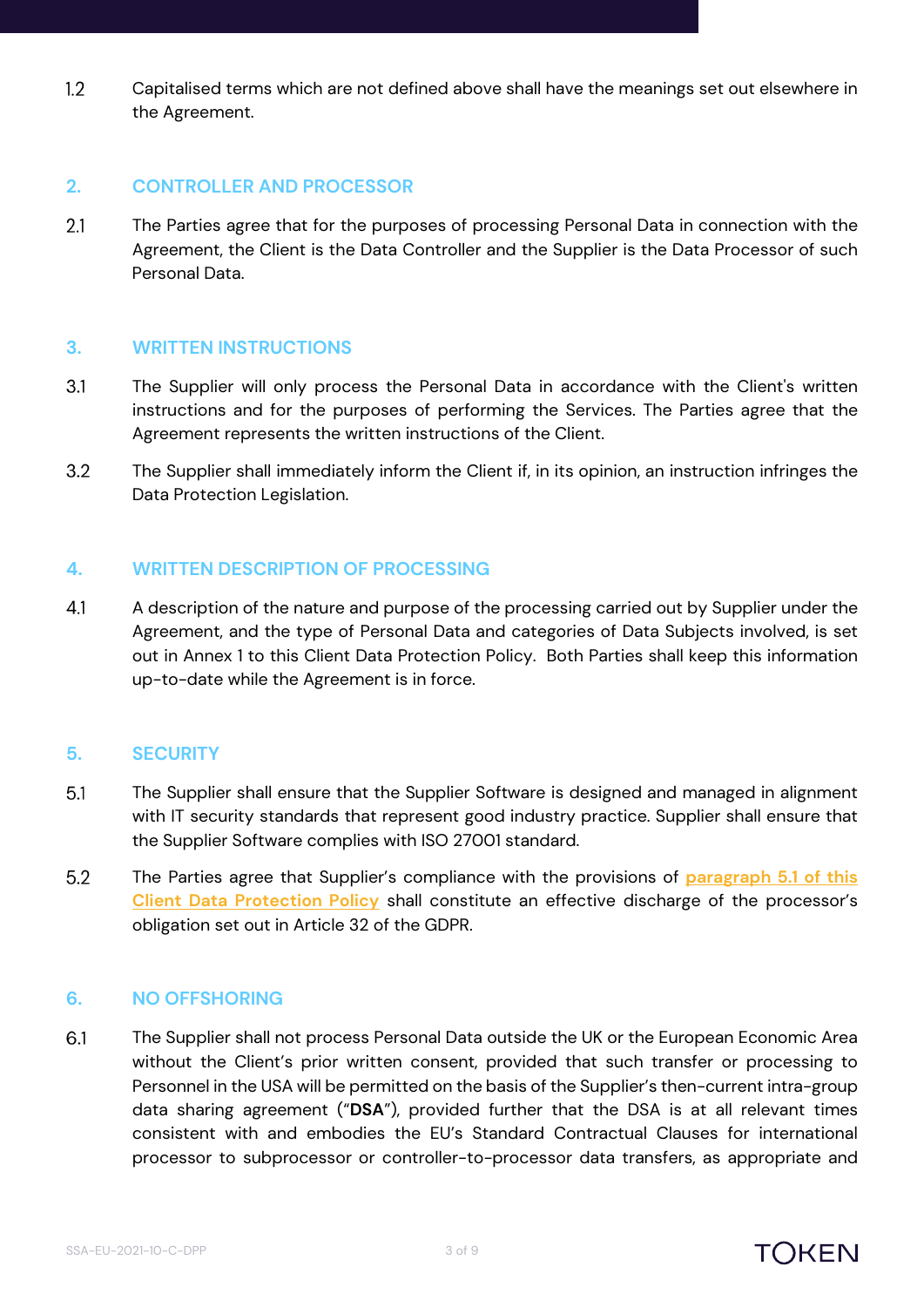that Client has, prior to such transfer or processing, if required, executed such document in its capacity as data controller as may be necessary to give appropriate effect to such permitted transfer.

#### **7. ICO REQUESTS**

 $71$ The Supplier shall co-operate with the Client to enable the Client to comply in good time with any enquiry made, or investigation or assessment of processing initiated by any regulator (including the Information Commissioner's Office). Supplier shall be entitled to charge on a Time and Material Basis for such cooperation.

#### **8. DATA SUBJECT REQUESTS**

- 8.1 The Supplier shall as soon as reasonably practicable (and in any event by the end of the fifth (5) working day following receipt of a Data Subject Request), inform the Client if it receives a Data Subject Request.
- 8.2 The Supplier shall be entitled to charge the Client on Time and Materials Basis in relation to work incurred in responding to Data Subject Requests.

#### **9. SUBPROCESSORS**

- The Supplier shall ensure that any processing carried out by the Supplier's Subprocessors 9.1 shall be carried out under a written contract imposing on the Subprocessor equivalent obligations as are imposed on the Supplier under this Agreement in respect of the processing, confidentiality and protection of Personal Data.
- <span id="page-3-0"></span>9.2 Subject to **paragraph 9.3 of this Client Data Protection Policy**, the Supplier shall not subcontract the processing of the Personal Data without the prior written consent of the Client, such consent not to be unreasonably withheld or delayed.
- 9.3 The Client consents to the Supplier subcontracting the specified elements of the Supplier's obligations to Amazon Web Services ("**AWS**") which the Supplier has specified as a Subprocessor, provided that the Client may only withdraw such consent if there is a genuine cause for concern that such sub-processing is not being undertaken in accordance with the terms of the Agreement.
- 9.4 The Supplier will give the Client not less than one (1) month prior notice (other than in the case of an emergency) of the proposed appointment of any new or replacement Subprocessor.
- 9.5 If the Client does not object to such appointment in writing (giving reasons for its objection) within thirty (30) days after receiving notice of the proposed appointment, then the Client shall have deemed to have given its written consent to such appointment.

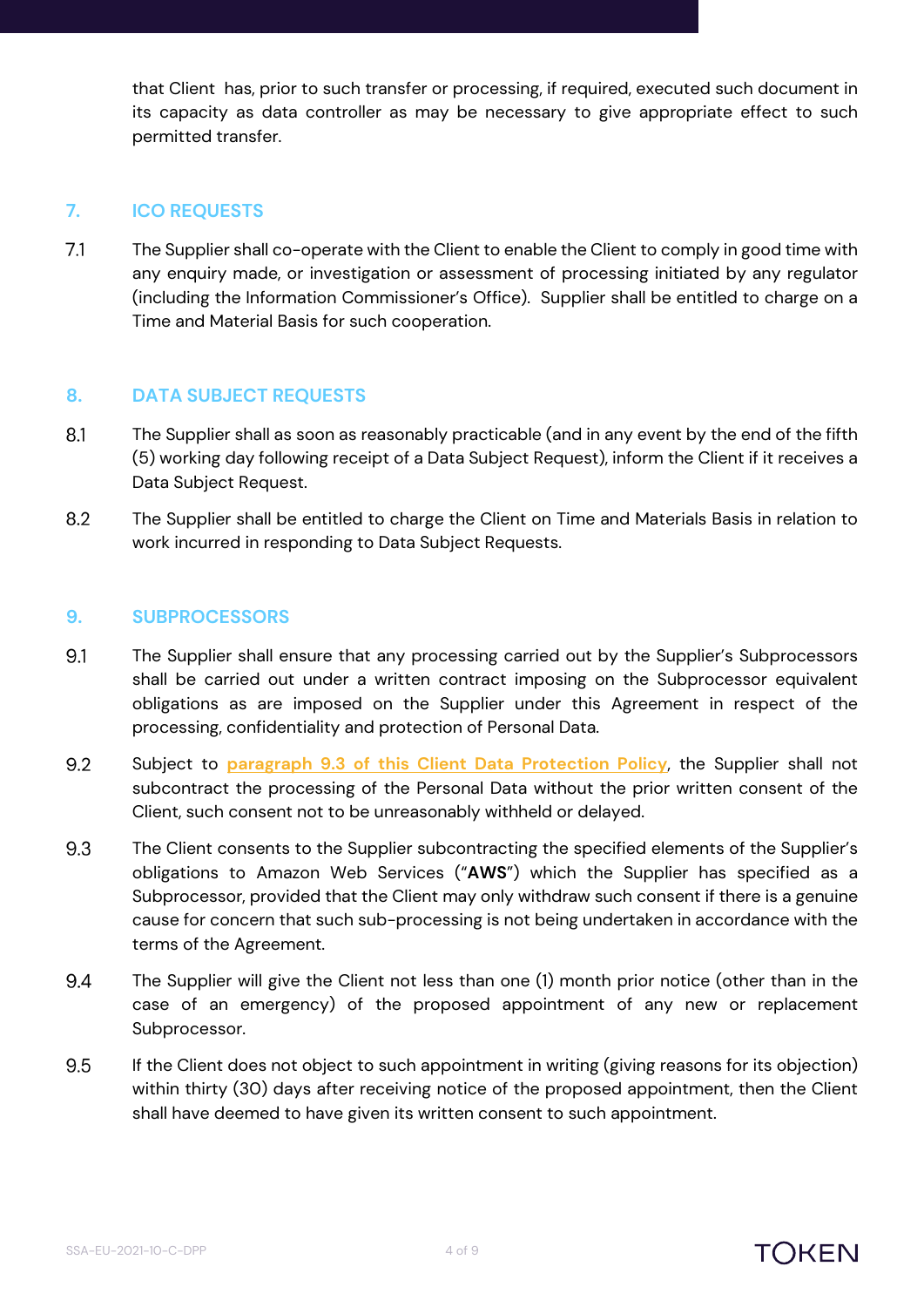- 9.6 If the Client does object to such appointment in writing (giving reasons for its objection) within thirty (30) days after receiving notice of the proposed appointment, then:
- 9.6.1 either Supplier shall withdraw the proposal, in which case no further action shall be taken, or
- 9.6.2 the Supplier shall not withdraw the proposal, and the Client shall be deemed to have given its prior written consent to the appointment of the Subprocessor for the purpose of **paragraph [9.2](#page-3-0) of this Client Data Protection Policy**, and the Client shall be entitled to terminate the Agreement without penalty.

#### **10.** PERSONNEL

- The Supplier shall take reasonable steps to ensure the reliability of any Personnel who have  $10.1$ access to any Personal Data in connection with the Agreement, and ensure that such Personal Data shall only be accessible by Personnel:
- 10.1.1 to the extent necessary to properly perform their duties in relation to the Agreement;
- 10.1.2 who are informed of its confidential nature and the security procedures relating to it, and who are contractually bound to maintain its confidentiality; and
- 10.1.3 who are appropriately reliable, qualified and trained.

#### **11. PERSONAL DATA BREACH**

- <span id="page-4-0"></span> $11.1$ The Supplier shall without undue delay (and in any event within twenty-four (24) hours of becoming aware) notify the Client of any Personal Data Breach of which it becomes aware.
- <span id="page-4-1"></span> $11.2$ The Supplier shall take all steps as reasonably required by the Client, and provide all reasonable assistance to the Client, in order for the Client to deal with any Personal Data Breach notified in accordance with **paragraph [11.1](#page-4-0) of this Client Data Protection Policy** including, where relevant, notification to the Information Commissioner's Office and notification to Data Subjects.
- $11.3$ Where a Personal Data Breach results from a breach of the Supplier's obligations under the Agreement (including a breach by Supplier's Subprocessors), the Supplier shall bear its costs of complying with **paragraphs [11.1](#page-4-0) and [11.2](#page-4-1) of this Client Data Protection Policy** subject to the limitations and exclusions set out in **clause 12** (**Limits of Liability**) of the GTC.
- $11.4$ Where a Personal Data Breach does not form a breach of the Supplier's obligations under the Agreement, the Client shall pay Supplier's costs of complying with **paragraphs [11.1](#page-4-0) an[d 11.2](#page-4-1) of this Client Data Protection Policy** on a Time and Materials Basis.

#### **12. ARTICLE 30 RECORDKEEPING**

 $12.1$ The Supplier shall maintain, and shall make available to the Client on request, a record of all categories of processing activities carried out on behalf of a controller, containing:

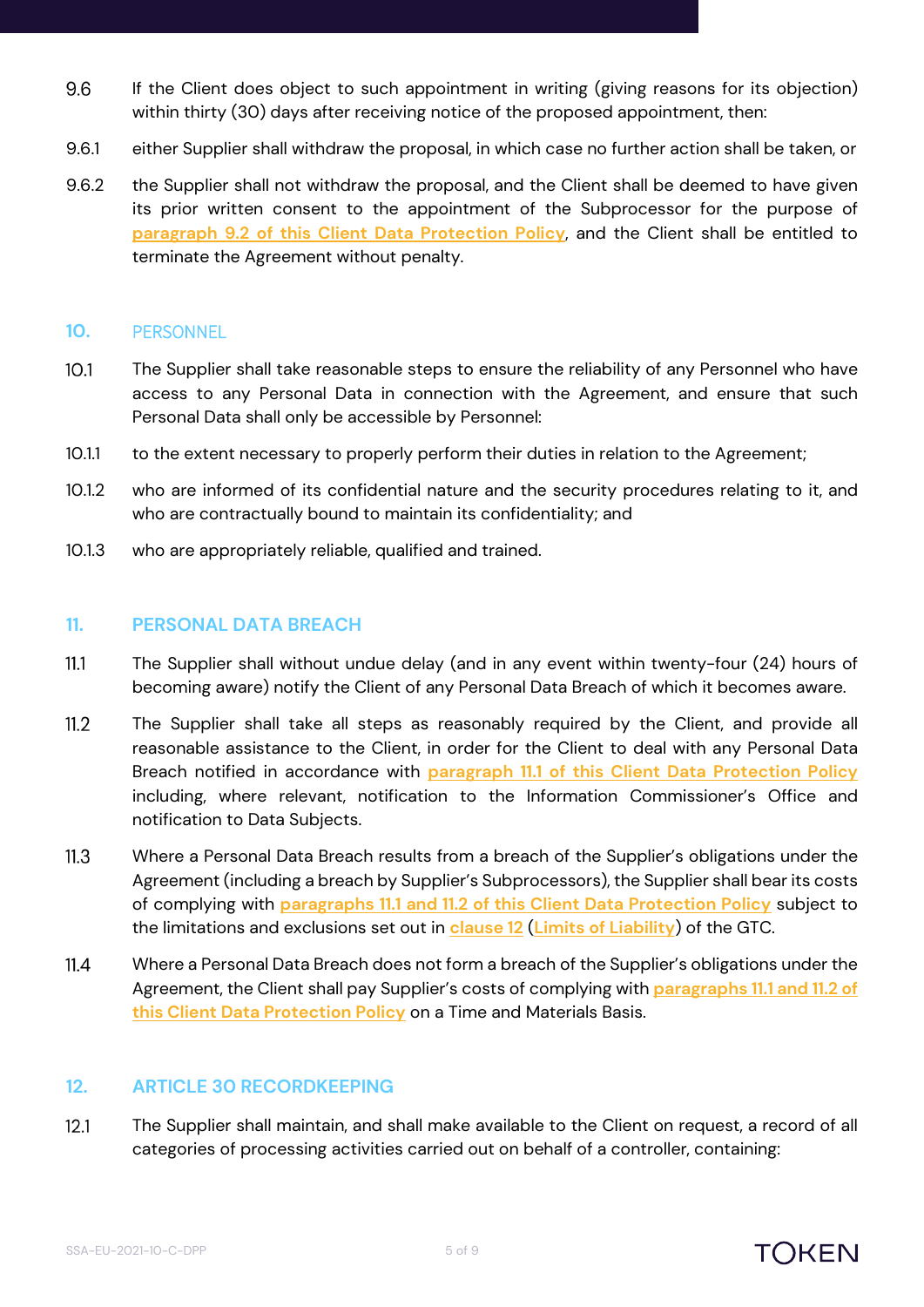- 12.1.1 the name and contact details of the Client, and, where applicable, of the Client's representative, and the Client's data protection officer;
- 12.1.2 the name and contact details of the Supplier, and, where applicable, of the Supplier's representative, and the Supplier's data protection officer
- 12.1.3 the categories of processing carried out on behalf of the Client;
- 12.1.4 where applicable, transfers of personal data to a third country or an international organisation and the documentation of suitable safeguards; and
- $12.2$ a general description of the technical and organisational security measures referred to in Article 32(1) of the GDPR.

#### **13. SERVICE OVERSIGHT**

- <span id="page-5-0"></span> $13.1$ The Supplier shall provide the Client with such information about and oversight over the Supplier's processing of Personal Data as will allow the Client, acting reasonably, to comply with the accountability principle of the GDPR.
- <span id="page-5-1"></span> $13.2$ The Client shall be entitled (but not more than once every six (6) months, except in cases of Personal Data Breach) to have a meeting with the Supplier (whether in person or by video link, as is most convenient to both parties) to discuss and review the Supplier's processing of Personal Data.
- $13.3$ Where the Client requires more information about and oversight over the Supplier's processing of Personal Data that it provided for in **paragraphs [13.1](#page-5-0) and [13.2](#page-5-1) of this Client Data Protection Policy**, it shall be entitled to purchase such additional information and oversight at the Time and Material Basis, subject to the reasonable availability of the Supplier's resources.

#### <span id="page-5-3"></span>**14. AUDIT BY THE CLIENT**

- <span id="page-5-2"></span> $14.1$ The Client and/or its designee, who shall not be the Supplier's competitor, (or, upon the Client's request, any Client Regulator) shall have the right, upon at least fifteen (15) Business Days' notice (unless shorter notice is required by the Client Regulator) and during Business Hours, to inspect and audit relevant books and records, other relevant documentation, systems, technology as well as relevant facilities and business premises of the Supplier, to the extent required to ascertain the Supplier's compliance with the terms of the Agreement.
- 14.1.1 For the avoidance of doubt, prior notice per **paragraph [14.1](#page-5-2) of this Client Data Protection Policy** shall be required in circumstances when an audit is required to investigate a breach of the Supplier's security leading to the accidental or unlawful destruction, loss, alteration, unauthorised disclosure of, or access to, Personal Data; and, when the Client reasonably believes that the Supplier is in material breach of this Client Data Protection Policy.
- $14.2$ Without limiting the generality of the foregoing, the Supplier shall cooperate in good faith with the Client and/or its designee or the Client Regulator or a law enforcement body to facilitate

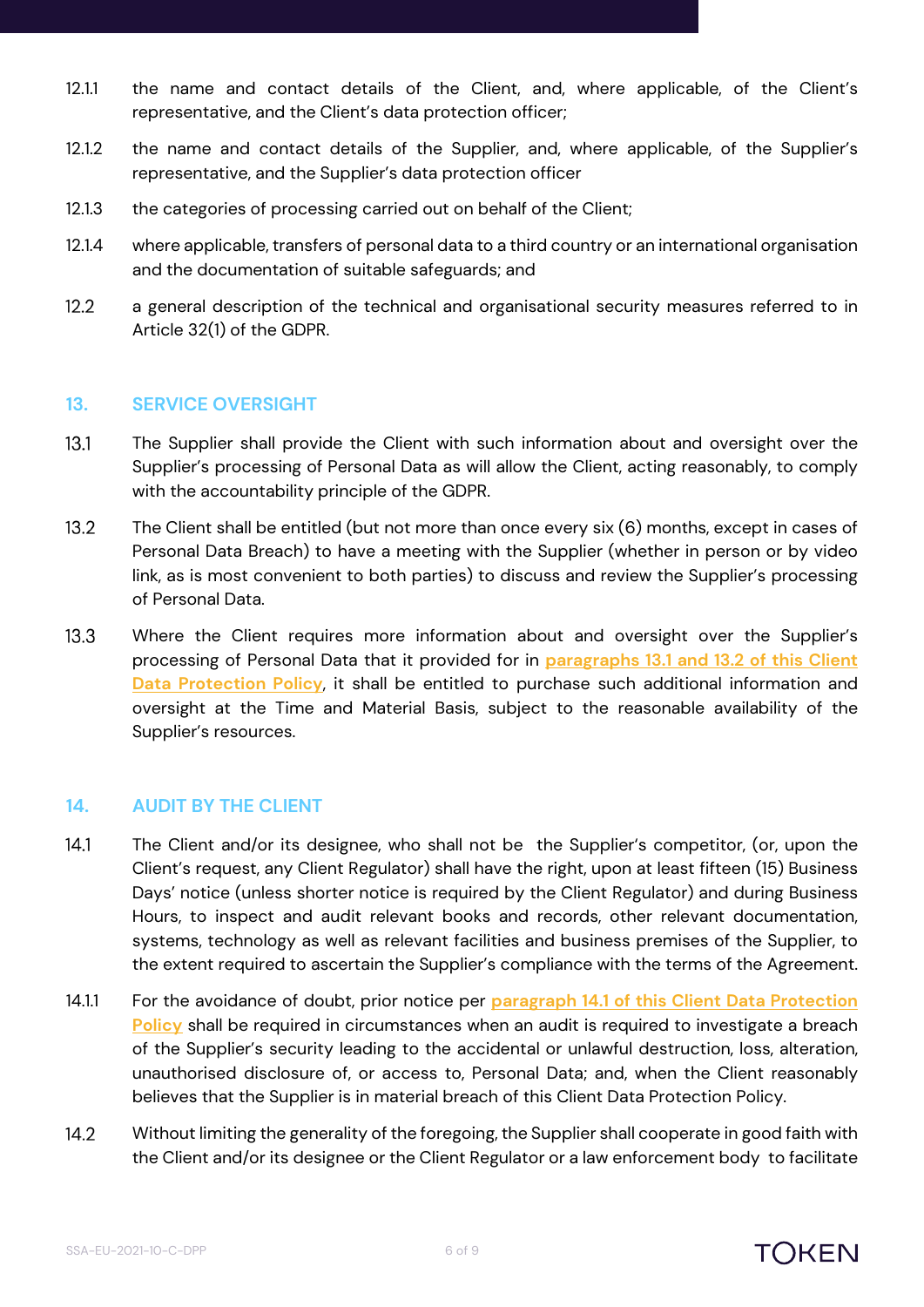the Client's exercise of its rights under this **paragraph [14](#page-5-3) of this Client Data Protection Policy** and shall provide the Client or its designee or the Client Regulator or a law enforcement body all reasonable assistance as they may request.

- 14.2.1 The Client will not be required to give prior notice of an audit if an audit is required by the Client Regulator or a law enforcement body and the Client Regulator and / or law enforcement body requires that prior notice should not be given.
- $14.3$ The Client may only exercise its right to conduct audits set out in this **paragraph [14](#page-5-3) of this Client Data Protection Policy** once in each rolling 12-month period, except if:
- 14.3.1 the Client reasonably believes that Supplier is in material breach of this Agreement or that there has been a breach of security leading to the accidental or unlawful destruction, loss, alteration, unauthorised disclosure of, or access to, Personal Data; or
- 14.3.2 otherwise required by a Client Regulator or a law enforcement body.
- $14.4$ The Supplier shall bear all reasonable costs incurred in respect of any audit carried out under this **paragraph [14](#page-5-3) of this Client Data Protection Policy**, unless the audit reveals that the Client is in material breach of the Agreement, in which case the reasonable costs shall be borne by the Client.

#### **15. EXPIRY AND TERMINATION**

- $15.1$ Upon cancellation, expiry or termination of the Agreement, the Supplier shall, at the choice of the Client, either:
- 15.1.1 deliver up to the Client all Personal Data in its then current format; or
- 15.1.2 delete all Personal Data,

except that the Supplier shall be entitled to retain a copy of all or part of the Personal Data where, in the Supplier's reasonable opinion, the retention of such copy is advisable in the light of regulatory requirements or for the defence of legal claims.

## TOKFN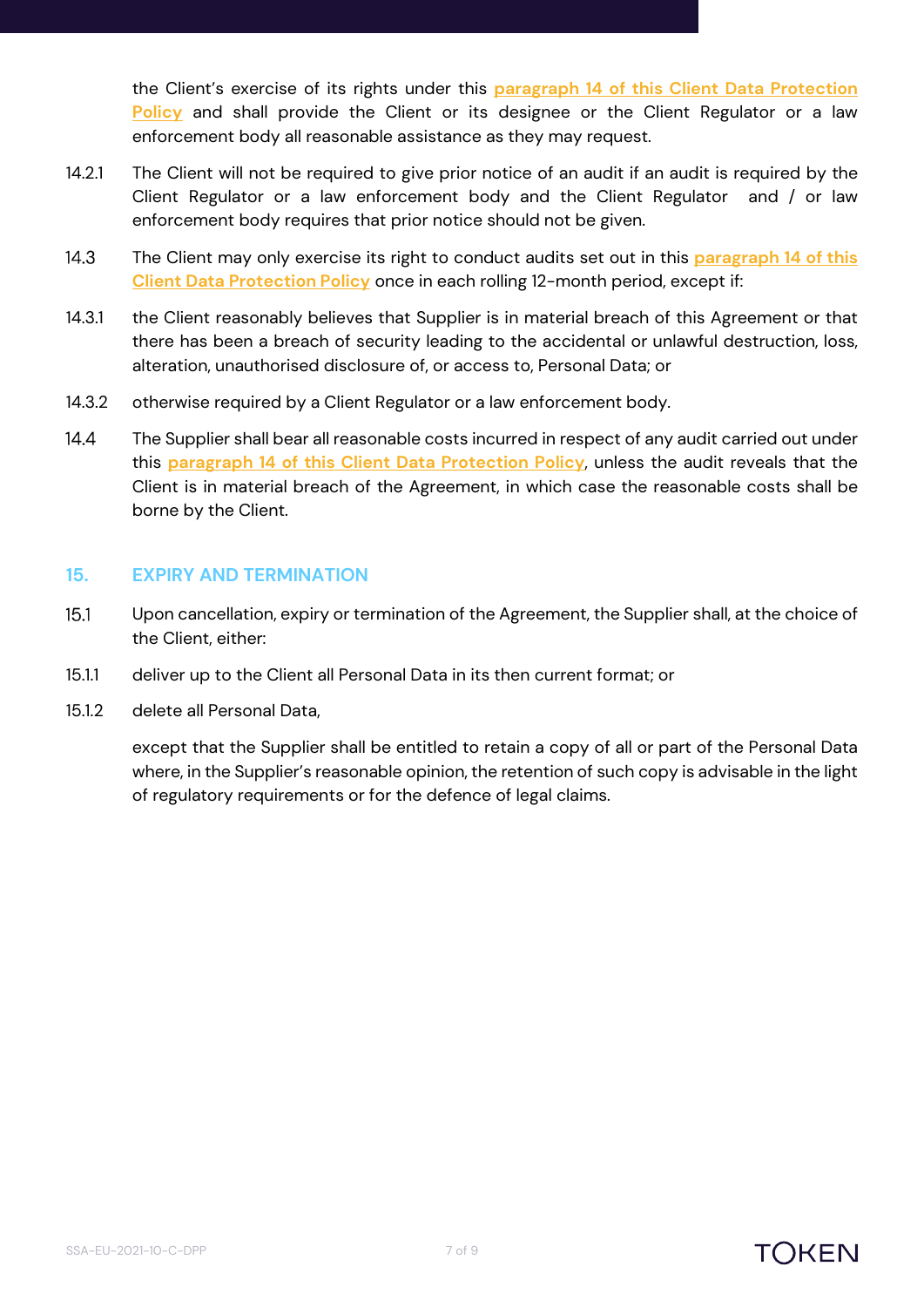### **ANNEX 1 — DESCRIPTION OF PROCESSING**

#### **Data Controller**

The Client, as set out above.

Data Protection Officer: as set out on the Client's website (if any).

#### **Data Processor**

The Supplier, as set out above.

Data Protection Officer: as set out on the Supplier's website (if any).

#### **The nature of the processing is:**

Collecting and processing of the End User data for the purpose of processing payments. Reporting the such data as part of management information.

#### **The purpose of the processing is:**

Legitimate interest and performance of a contract.

#### **The categories of Personal Data being processed are:**

online identifiers including cookie identifiers, internet protocol addresses, device identifiers as well as further information as set out in the Key Terms and **clause 2.4** of the GTC.

#### **The categories of Data Subjects include:**

the End Users which relate to the Services received by the Client.

Please see **https://token.io/privacy** for additional information on how the Supplier collects, uses and secures the Personal Data and the conditions in which the Supplier may disclose it to a third-party.